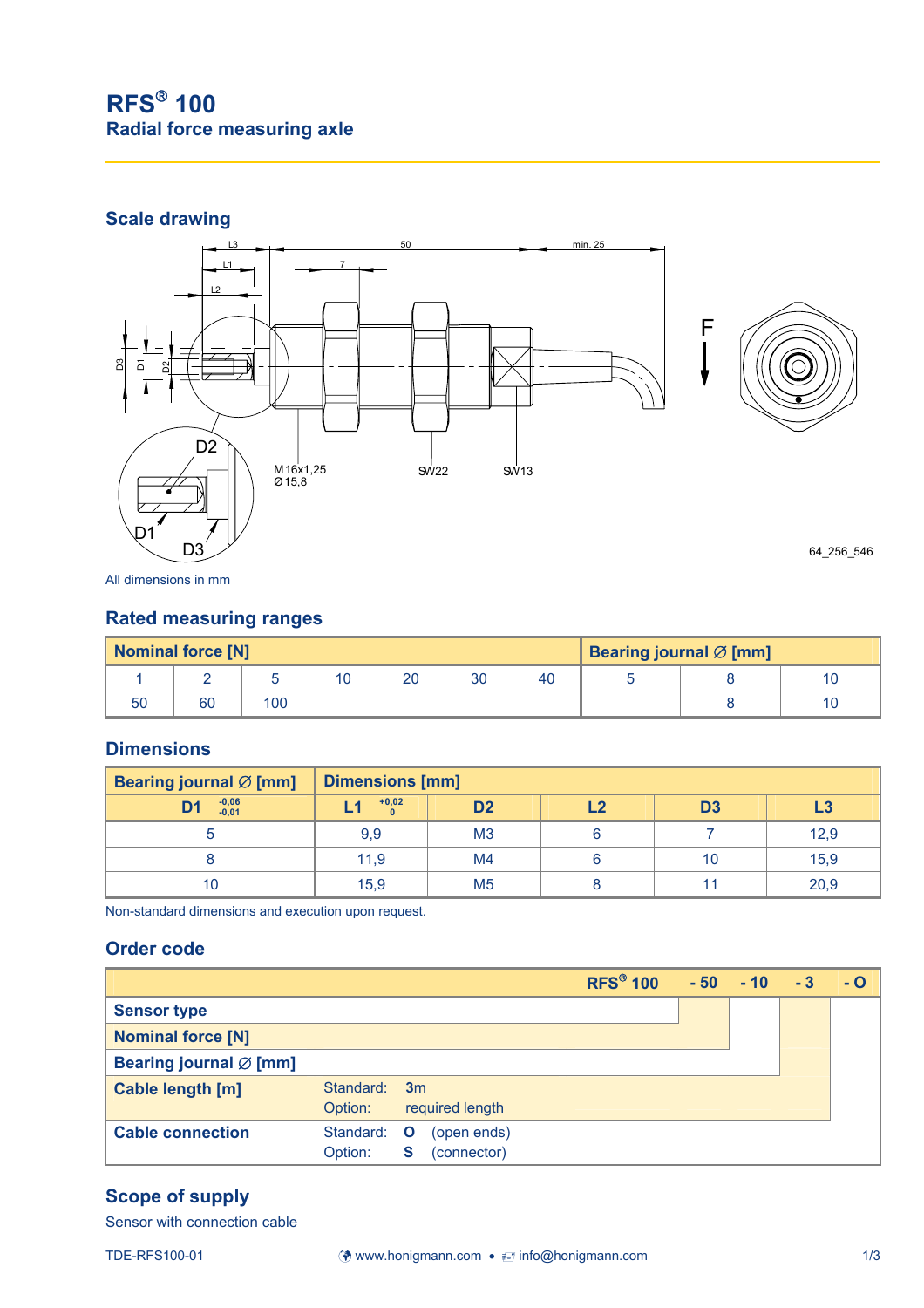# **RFS**®  **100 Radial force measuring axle**

### **Technical data**

| Rated measuring ranges (F <sub>N</sub> )  | N                       | $0 - 1$ to $0 - 100$                                 |  |  |
|-------------------------------------------|-------------------------|------------------------------------------------------|--|--|
| <b>Measuring principle</b>                |                         | full strain gauge bridge                             |  |  |
| <b>Rated output</b>                       | mV/V                    | 1,0                                                  |  |  |
| Rated output tolerance                    | %                       | $< \pm 0.2$                                          |  |  |
| <b>Accuracy class</b>                     |                         | 0,1                                                  |  |  |
| Excitation voltage max.                   | $\overline{\mathsf{V}}$ | 12                                                   |  |  |
| Reference excitation voltage              | $\overline{\mathsf{v}}$ | 10                                                   |  |  |
| Input resistance                          | Ω                       | $350 \pm 3$                                          |  |  |
| Output resistance                         | $\pmb{\Omega}$          | $350 \pm 1$                                          |  |  |
| <b>Isolation resistance</b>               | $G\Omega$               | > 10                                                 |  |  |
| Rated temperature range                   | $\rm ^{\circ}C$         | 5 to 50, option: -10 to 70                           |  |  |
| Operational temperature range             |                         |                                                      |  |  |
| - sensor                                  | $\rm ^{\circ}C$         | $-10$ to $70$                                        |  |  |
| - connection cable                        | $\rm ^{\circ}C$         | $-30$ to 80                                          |  |  |
| Storage temperature range                 | $\rm ^{\circ}C$         | -30 to 70                                            |  |  |
| Reference temperature                     | $\rm ^{\circ}C$         | 23                                                   |  |  |
| Temperature influence per 10 K            |                         |                                                      |  |  |
| - on the zero point                       | $%$ F <sub>N</sub>      | $3 \pm 0,1$                                          |  |  |
| - on the calibration                      | $%F_N$                  | $< \pm 0.15$                                         |  |  |
| Creep after 30 minutes                    | $%F_N$                  | $< \pm 0.05$                                         |  |  |
| Linear output signal up to                | $%F_N$                  | approx. 125                                          |  |  |
| Mech. overload protection takes effect at | $%F_N$                  | approx. 140                                          |  |  |
| Overload protected <sup>1</sup>           | $%F_N$                  | 400 - 800 (depending on nominal force)               |  |  |
| <b>Ultimate side load</b>                 | $%F_N$                  | 200                                                  |  |  |
| Typ. deflection at nominal force          | mm                      | $0,04 \pm 20 %$                                      |  |  |
| Typ. natural frequency of the sensor      | <b>kHz</b>              | 1 - 3, (depending on nominal force)                  |  |  |
| Weight                                    | $\mathbf{g}$            | approx. 400                                          |  |  |
| <b>Connection cable</b>                   |                         | 3m long, flexible, shielded                          |  |  |
|                                           |                         | 4 x 0,14mm <sup>2</sup> , total $\varnothing$ 4,5 mm |  |  |
| <b>Sensor housing</b>                     |                         | stainless steel                                      |  |  |
| <b>Protection class</b>                   |                         | <b>IP 50</b>                                         |  |  |
|                                           |                         |                                                      |  |  |

<sup>1</sup> radial incoming force without additional bending or tilting moment